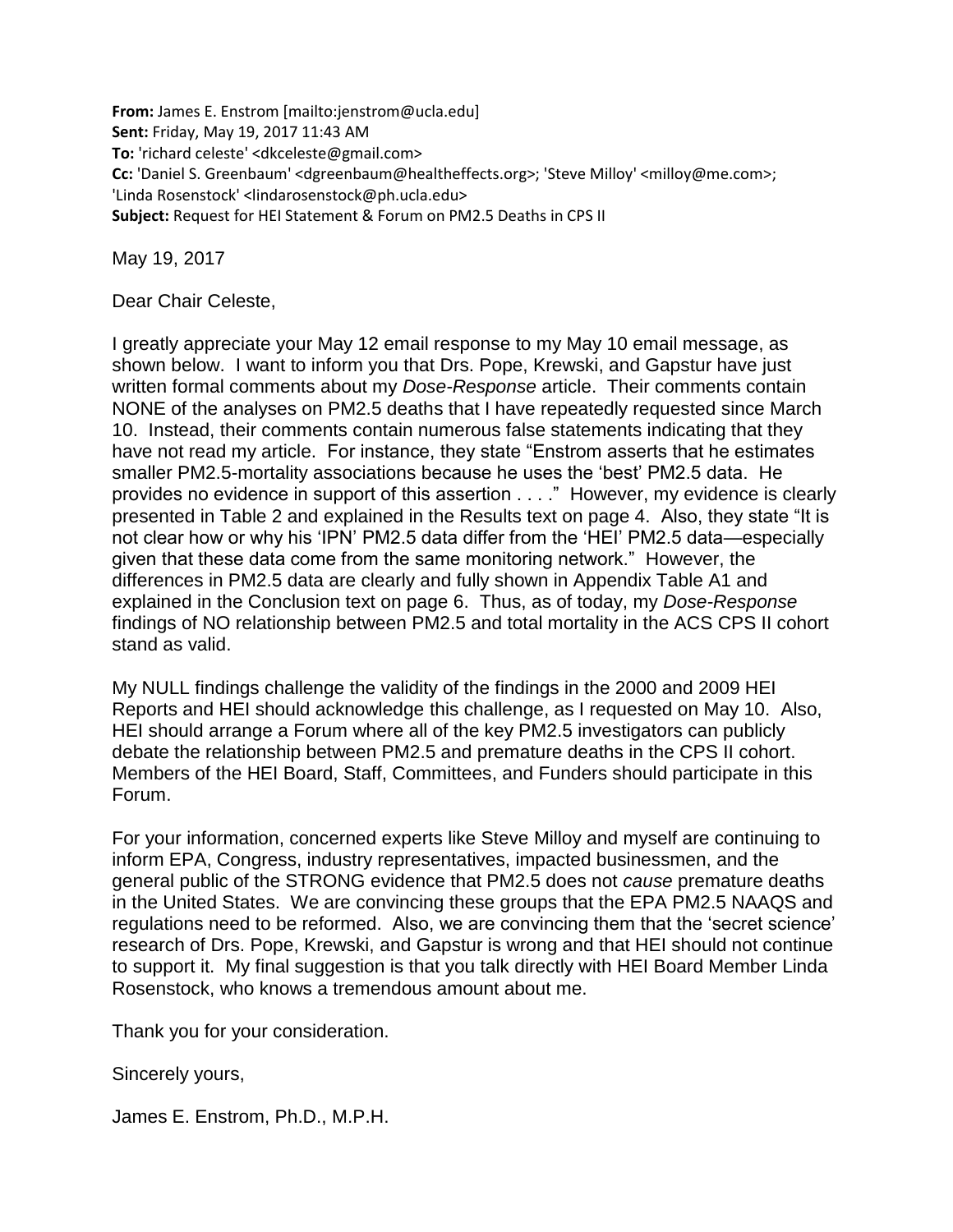## **From:** richard celeste [\[mailto:dkceleste@gmail.com\]](mailto:dkceleste@gmail.com)

**Sent:** Friday, May 12, 2017 8:08 AM

To: James E. Enstrom [<jenstrom@ucla.edu>](mailto:jenstrom@ucla.edu)

**Cc:** Jo Ivey Boufford <*jboufford@nyam.org>*; Michael T. Clegg [<mclegg@uci.edu>](mailto:mclegg@uci.edu); Jared L. Cohon [<cohon@andrew.cmu.edu>](mailto:cohon@andrew.cmu.edu); Linda Rosenstock [<lindarosenstock@ph.ucla.edu>](mailto:lindarosenstock@ph.ucla.edu); Alice S. Huang [<alice.huang@caltech.edu>](mailto:alice.huang@caltech.edu); Donald Kennedy [<kennedyd@stanford.edu>](mailto:kennedyd@stanford.edu); Warren M. Washington [<wmw@ucar.edu>](mailto:wmw@ucar.edu); David L. Eaton [<deaton@u.washington.edu>](mailto:deaton@u.washington.edu); Jeffrey R. Brook [<jeff.brook@ec.gc.ca>](mailto:jeff.brook@ec.gc.ca); Francesca Dominici [<fdominic@hsph.harvard.edu>](mailto:fdominic@hsph.harvard.edu); David E. Foster [<foster@engr.wisc.edu>](mailto:foster@engr.wisc.edu); Amy H. Herring [<aherring@bios.unc.edu>](mailto:aherring@bios.unc.edu); Barbara Hoffmann [<b.hoffmann@uni-duesseldorf.de>](mailto:b.hoffmann@uni-duesseldorf.de); Allen L. Robinson [<alr@andrew.cmu.edu>](mailto:alr@andrew.cmu.edu); Ivan Rusyn [<irusyn@cvm.tamu.edu>](mailto:irusyn@cvm.tamu.edu); Bernard D. Goldstein <br/>bdgold@pitt.edu>; Mark J. Utell [<mark\\_utell@urmc.rochester.edu>](mailto:mark_utell@urmc.rochester.edu); Howard E. Rockette [<herbst@pitt.edu>](mailto:herbst@pitt.edu); Bert Brunekreef [<B.Brunekreef@uu.nl>](mailto:B.Brunekreef@uu.nl); Daniel S. Greenbaum [<dgreenbaum@healtheffects.org>](mailto:dgreenbaum@healtheffects.org); Robert O'Keefe [<ROKeefe@healtheffects.org>](mailto:ROKeefe@healtheffects.org); Rashid Shaikh [<RShaikh@healtheffects.org>](mailto:RShaikh@healtheffects.org); Aaron J. Cohen [<acohen@healtheffects.org>](mailto:acohen@healtheffects.org); Daniel L. Costa [<Costa.dan@epa.gov>](mailto:Costa.dan@epa.gov) **Subject:** Re: Strong Evidence of NO PM2.5 Deaths in CPS II Cohort

## Dear Dr. Enstrom:

Thank you for your message. HEI Senior Staff brought your recent paper to the attention of the Board of Directors and we discussed it in some detail at our recent Board meeting. I am also pleased to know that Dan has been in touch with you by email and on the phone, and I know that he, along with the others in HEI leadership and in consultation with our Scientific Committees, is preparing further comments for you.

We at the HEI Board of Directors take our role of safeguarding the quality and integrity of the Institute's science very seriously and welcome the opportunity for our Research and Review Committees to hear of other research that has come forward on the same topics on which HEI has conducted and reviewed studies. Having said that, we are confident that our time-tested procedures for rigor and independence have resulted in a large body of high quality and credible contributions to the science of air pollution and health.

We look forward to hearing more from Dan Greenbaum about your ongoing communication.

**Sincerely** 

Richard Celeste, Chair

HEI Board of Directors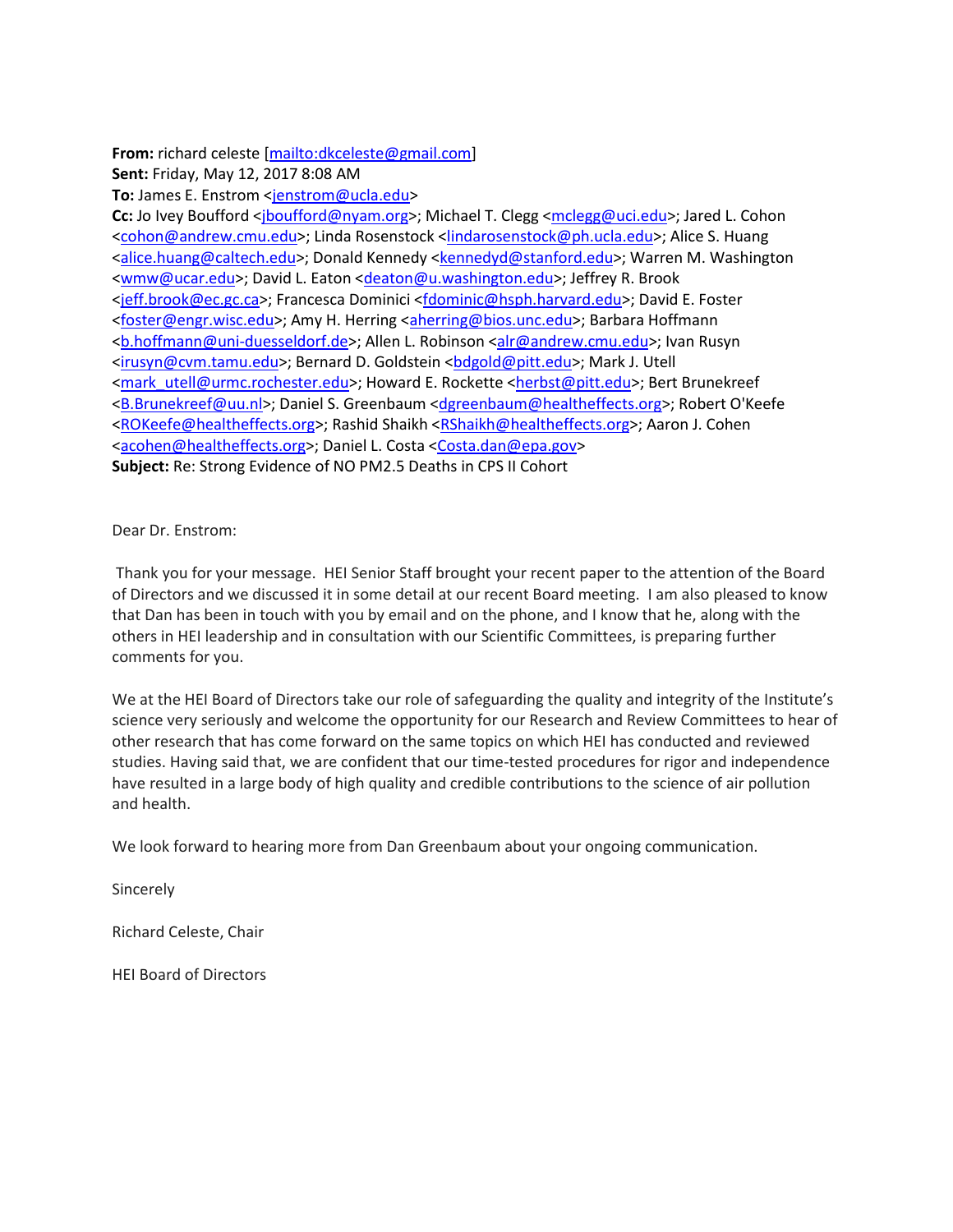On Wed, May 10, 2017 at 6:05 PM James E. Enstrom [<jenstrom@ucla.edu>](mailto:jenstrom@ucla.edu) wrote:

May 10, 2017

[Board of Directors](https://www.healtheffects.org/about/board) [Research Committee](https://www.healtheffects.org/about/research-committee) [Health Effects Institute](https://www.healtheffects.org/) (HEI)

Dear HEI Board and Research Committee Members,

I am writing to update you on my [March 10, 2017 HEI email message.](http://www.scientificintegrityinstitute.org/greenbaum031017.pdf) I now have strong uncontested evidence that the 2000 HEI Reanalysis Report and the 2009 HEI Research Report 140 deliberately misrepresented and exaggerated the relationship between fine particulate matter (PM**2.5**) and total mortality in the ACS Cancer Prevention Study (CPS II) Cohort. My evidence of NO relationship is presented in my March 23, 2017 [ICCC-12 talk and PPT](http://climateconference.heartland.org/Session/panel-4a/) "PM**2.5** Does Not *Cause* Premature Deaths" and in my March 28, 2017 *[Dose-Response](http://journals.sagepub.com/doi/full/10.1177/1559325817693345)* article "Fine Particulate Matter and Total Mortality in Cancer Prevention Study Cohort Reanalysis." In addition, HEI President Daniel S. Greenbaum has now informed me that the lead CPS II investigators, BYU Professor C. Arden Pope III, U Ottawa Professor Daniel Krewski, and ACS Epidemiologist Susan P. Gapstur, have produced NO evidence that challenges the validity of the NULL findings in my *Dose-Response* article.

Thus, I request that you and/or [HEI Staff](https://www.healtheffects.org/about/staff) post an appropriate notice on the [HEI Website](https://www.healtheffects.org/) that my uncontested NULL CPS II findings contradict the CPS II findings in the 2000 and 2009 HEI Reports cited above. Also, I request your personal assessment or acknowledgment of my evidence. For your information, I am submitting all of my evidence to [US EPA Regulatory Reform](https://www.epa.gov/laws-regulations/regulatory-reform) as per Executive Order 13777. Also, I am making a strong case to the [primary HEI funders](https://www.healtheffects.org/about/sponsors) and appropriate Congressional Committees that the CPS II investigators, including HEI Principal Scientist [Aaron J.](https://www.healtheffects.org/about/staff/aaron-j-cohen)  [Cohen,](https://www.healtheffects.org/about/staff/aaron-j-cohen) have deliberately exaggerated the relationship between PM**2.5** and total mortality in order to promote a scientifically unjustified EPA PM**2.5** NAAQS.

Thank you very much for your consideration of this extremely important request.

Sincerely yours,

James E. Enstrom, Ph.D., M.P.H. UCLA and Scientific Integrity Institute [jenstrom@ucla.edu](mailto:jenstrom@ucla.edu)